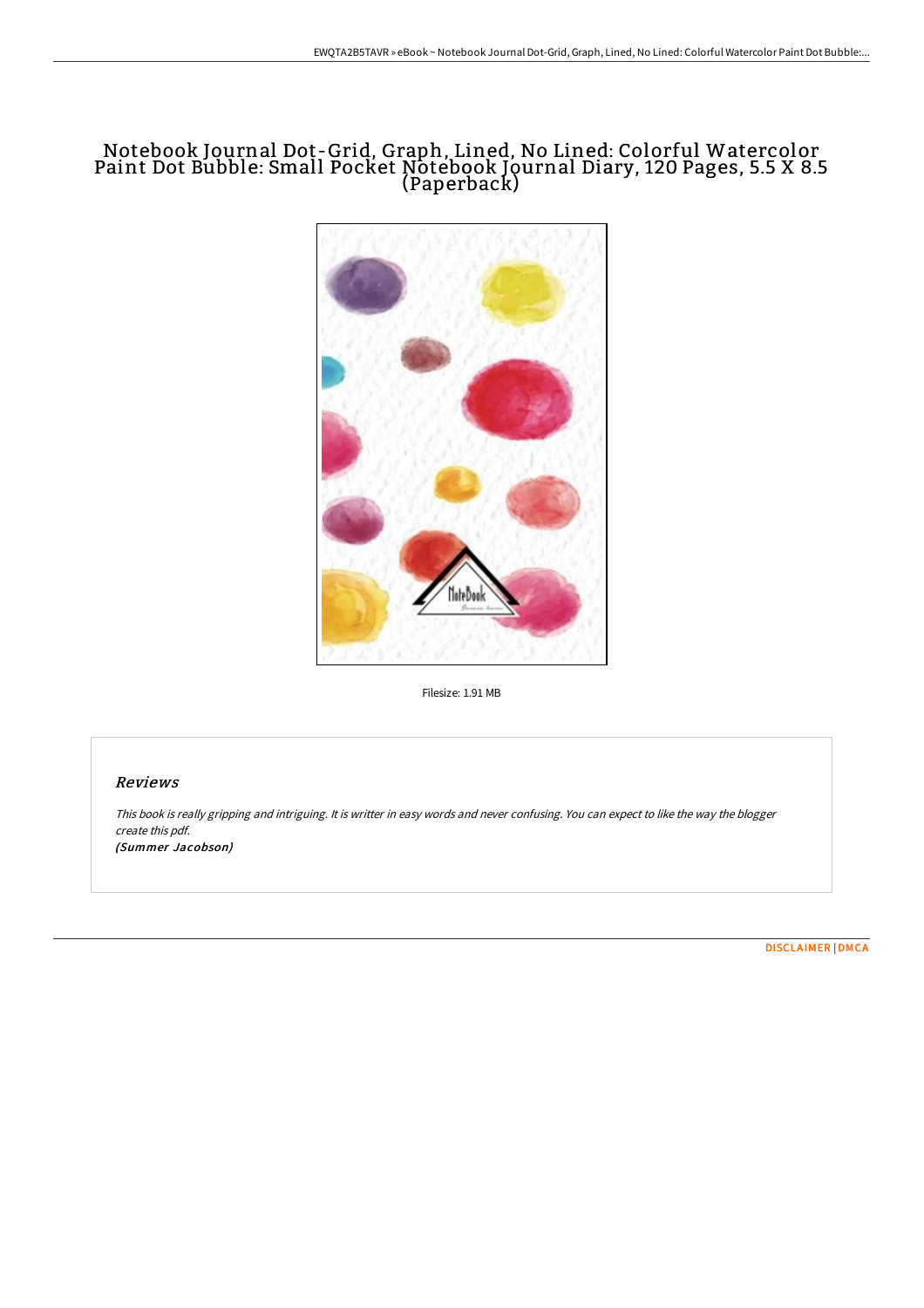## NOTEBOOK JOURNAL DOT-GRID, GRAPH, LINED, NO LINED: COLORFUL WATERCOLOR PAINT DOT BUBBLE: SMALL POCKET NOTEBOOK JOURNAL DIARY, 120 PAGES, 5.5 X 8.5 (PAPERBACK)



To read Notebook Journal Dot-Grid, Graph, Lined, No Lined: Colorful Water color Paint Dot Bubble: Small Pocket Notebook Journal Diary, 120 Pages, 5.5 X 8.5 (Paperback) eBook, please refer to the link under and save the document or have accessibility to additional information which are relevant to NOTEBOOK JOURNAL DOT-GRID, GRAPH, LINED, NO LINED: COLORFUL WATERCOLOR PAINT DOT BUBBLE: SMALL POCKET NOTEBOOK JOURNAL DIARY, 120 PAGES, 5.5 X 8.5 (PAPERBACK) ebook.

Createspace Independent Publishing Platform, United States, 2016. Paperback. Condition: New. Language: English . Brand New Book \*\*\*\*\* Print on Demand \*\*\*\*\*. - 4 inside patterns;Dot-Grid, Graph, Lined, Blank paper; with 30 pages per each, total 120 Pages - Small, compact, hand fitted, Perfect size at 5.5 x8.5 - Matte cover for a professional finish - Great personal journal for writing down your daily thoughts/ideas, to-do list, and summarized what you have realized each day. - Easy writing and smooth paper is perfected for pen and pencil noted. - Good choice for personal used and great gift for all (men, women, teens, girls, and kids). Get your journal today! Motivational adults Journal blank pages Journal Book Journal Book For Kids Journal Book For Women Journal Books Notebook Journal Boys Journal For Teens Journal For Writing Journal Lined Pages Journal Lined Paper Journal Men Journal Notebook Journal Notebook For Men Journal Notebook for Women Journal Ruled Journal Vintage Journal Writing Journals and Notebooks Journals For Girls Journals For Men Journals For Women Journals For Writing Journals To Write In Journals To Write In For Girls Journals To Write In For Kids Journals To Write In For Men Journals To Write In For Women Journals To Write In Lined Pages Pretty Journals For Girls Pretty Journals For Teens Pretty Journals For Women Unique Journal Unique Journals Writing Journal For girls Writing journal for Men Writing Journal For Women Writing journals lined Vintage Journal Retro Journal Bird Journal Hearts Journal Butterfly Journal Vintage Journal With Lined paper Vintage Journal Notebook Stripe Journal Stripes Striped Flowers Journal Circle Journal Animal Print Journal Mothers day Journal Photography Journal Tree Journal.

Read Notebook Journal Dot-Grid, Graph, Lined, No Lined: Colorful Water color Paint Dot Bubble: Small Pocket Notebook Journal Diary, 120 Pages, 5.5 X 8.5 [\(Paperback\)](http://albedo.media/notebook-journal-dot-grid-graph-lined-no-lined-c-21.html) Online Download PDF Notebook Journal Dot-Grid, Graph, Lined, No Lined: Colorful Watercolor Paint Dot Bubble: Small Pocket Notebook Journal Diary, 120 Pages, 5.5 X 8.5 [\(Paperback\)](http://albedo.media/notebook-journal-dot-grid-graph-lined-no-lined-c-21.html)